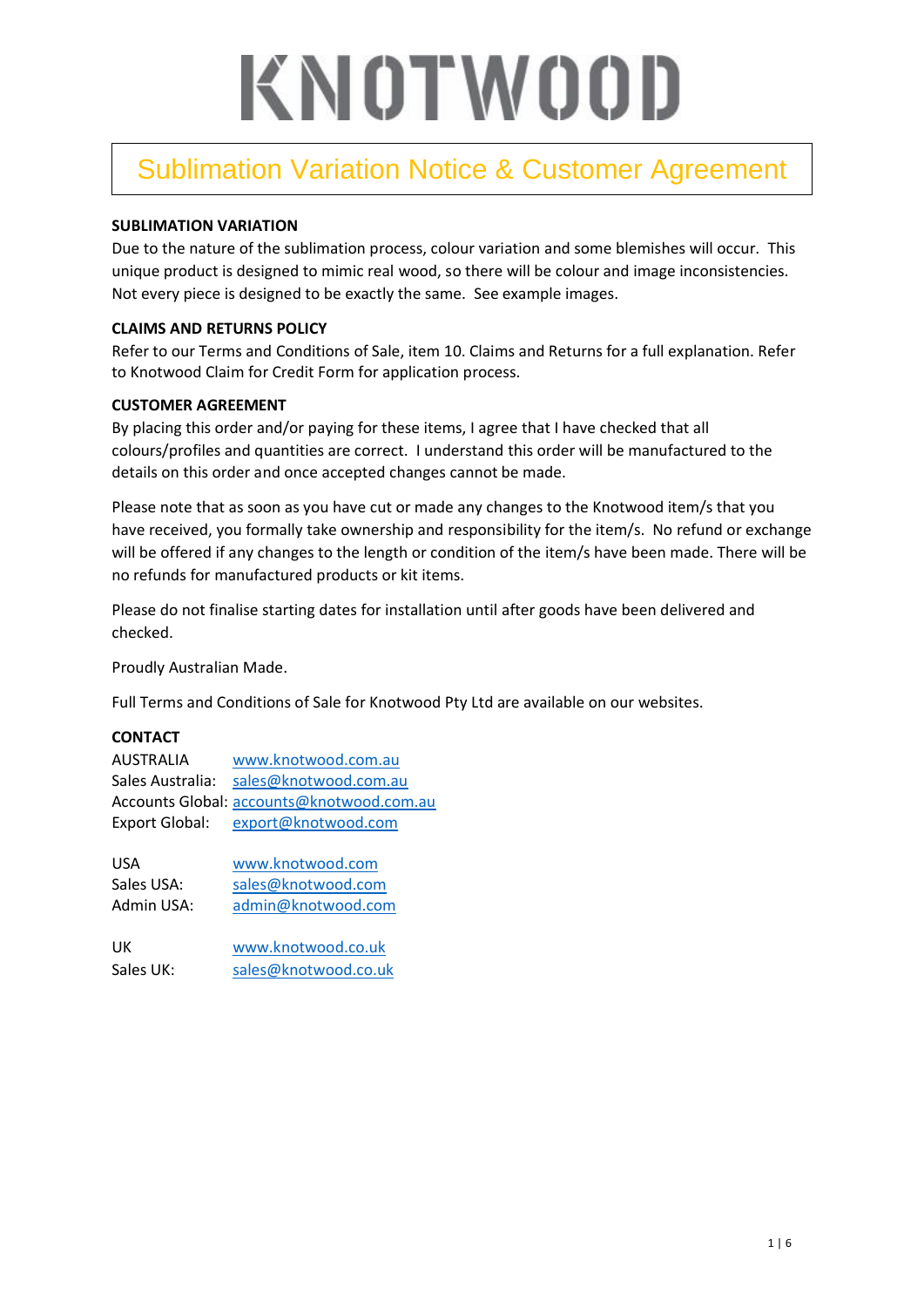## Sublimation Variation Notice & Customer Agreement

#### ACCEPTABLE EXAMPLES OF VARIATIONS IN WESTERN RED CEDAR



#### ANGLE INTERNAL:

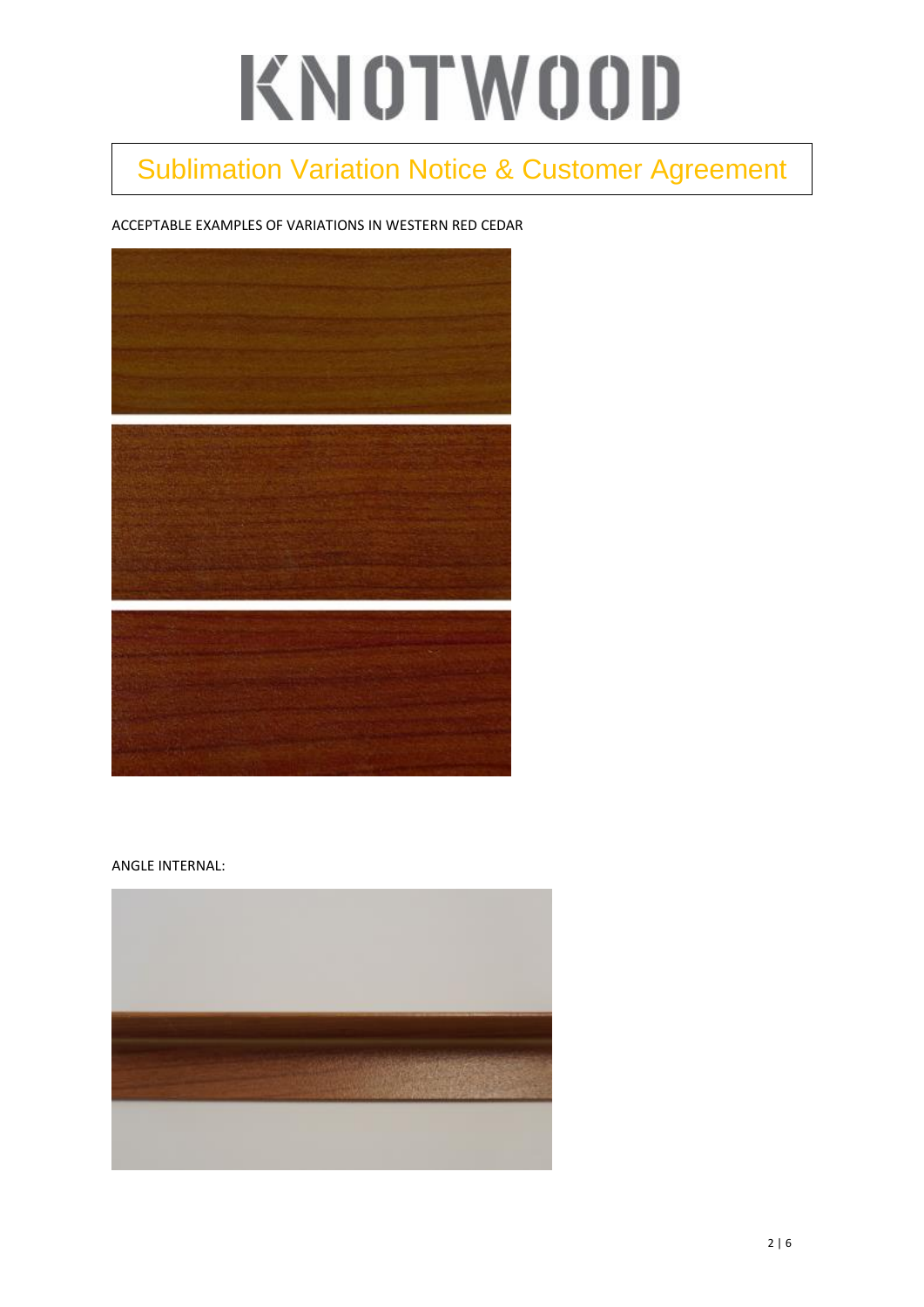### Sublimation Variation Notice & Customer Agreement

#### BOTTOM OF DECKING:



FILM CREASE:



FILM SEAM LINE:

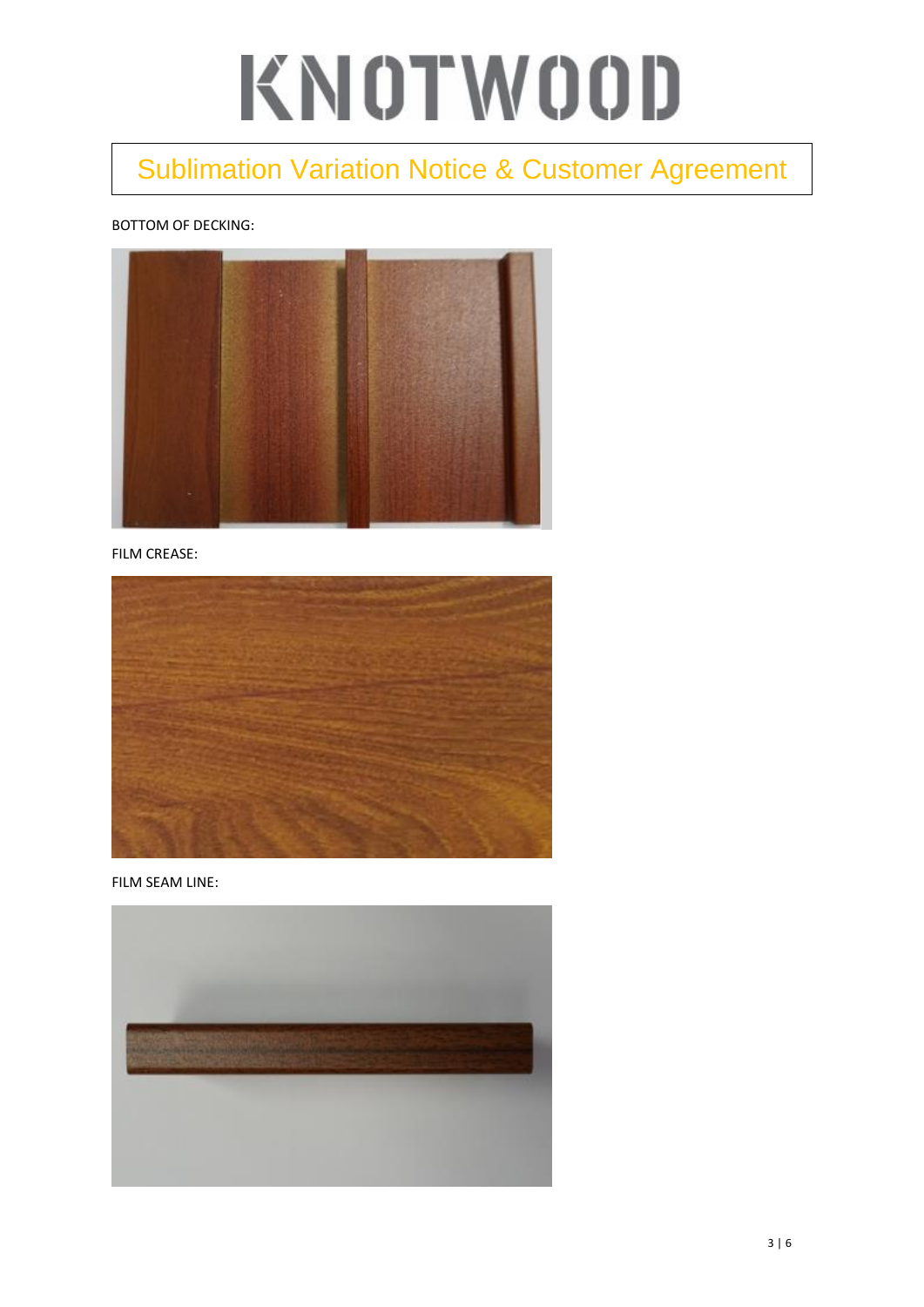### Sublimation Variation Notice & Customer Agreement

#### HANGING HOLE:



IMAGE DISTORTION:



PATTERN VARIATION:

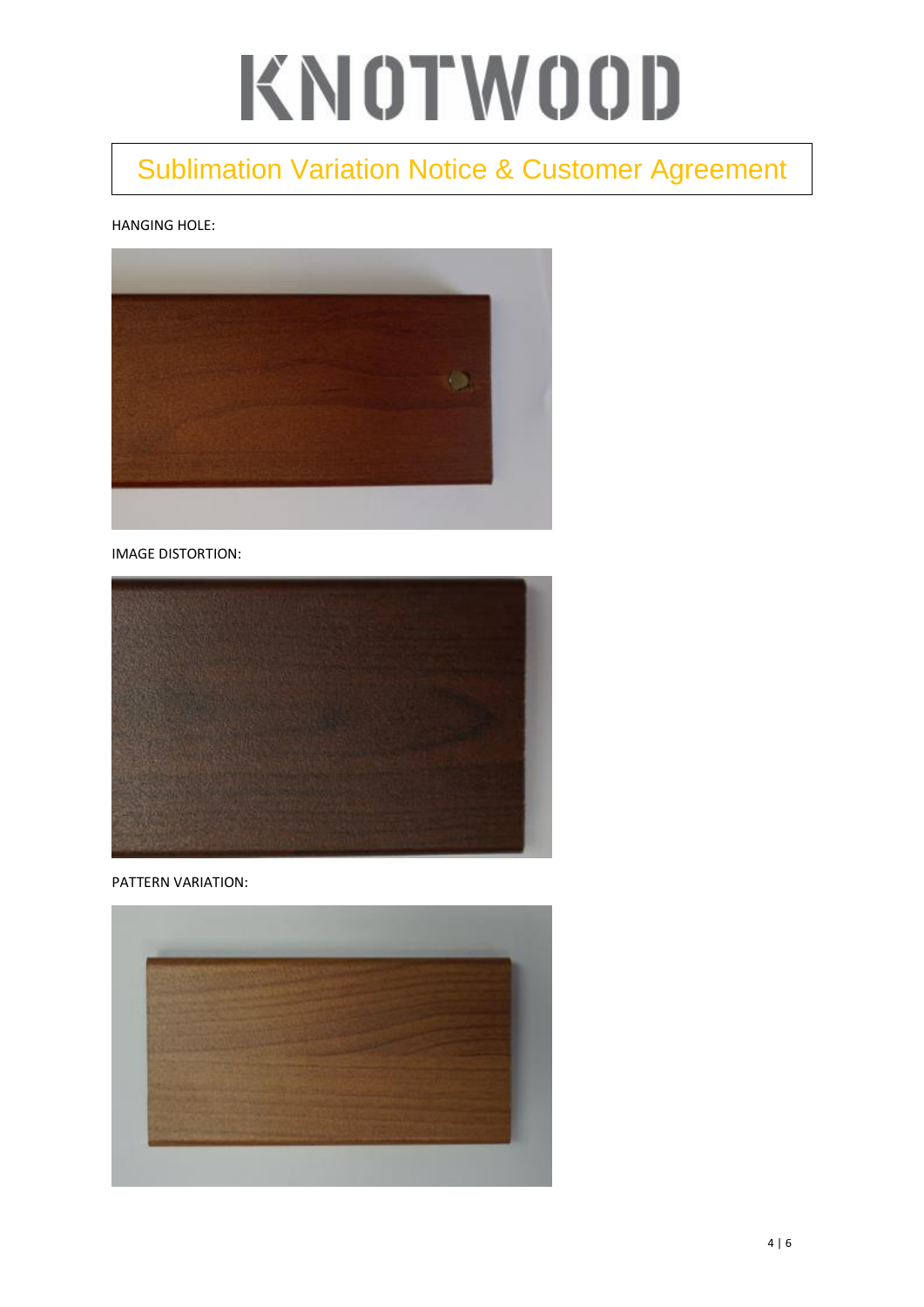### Sublimation Variation Notice & Customer Agreement

#### TAPED ENDS:



#### VACUUMED FILM ENDS:



#### **By completing this form and providing my signature I agree**

- 1. That I have read and agreed with the Knotwood Terms and Conditions and accept that the variations mentioned in this Sublimation Variation Notice & Customer Agreement occur.
- 2. That I hold a position that entitles me to sign this documents on behalf of Party B.

| <b>Party B Legal Name</b>          |  |
|------------------------------------|--|
| <b>Signed on behalf of Party B</b> |  |